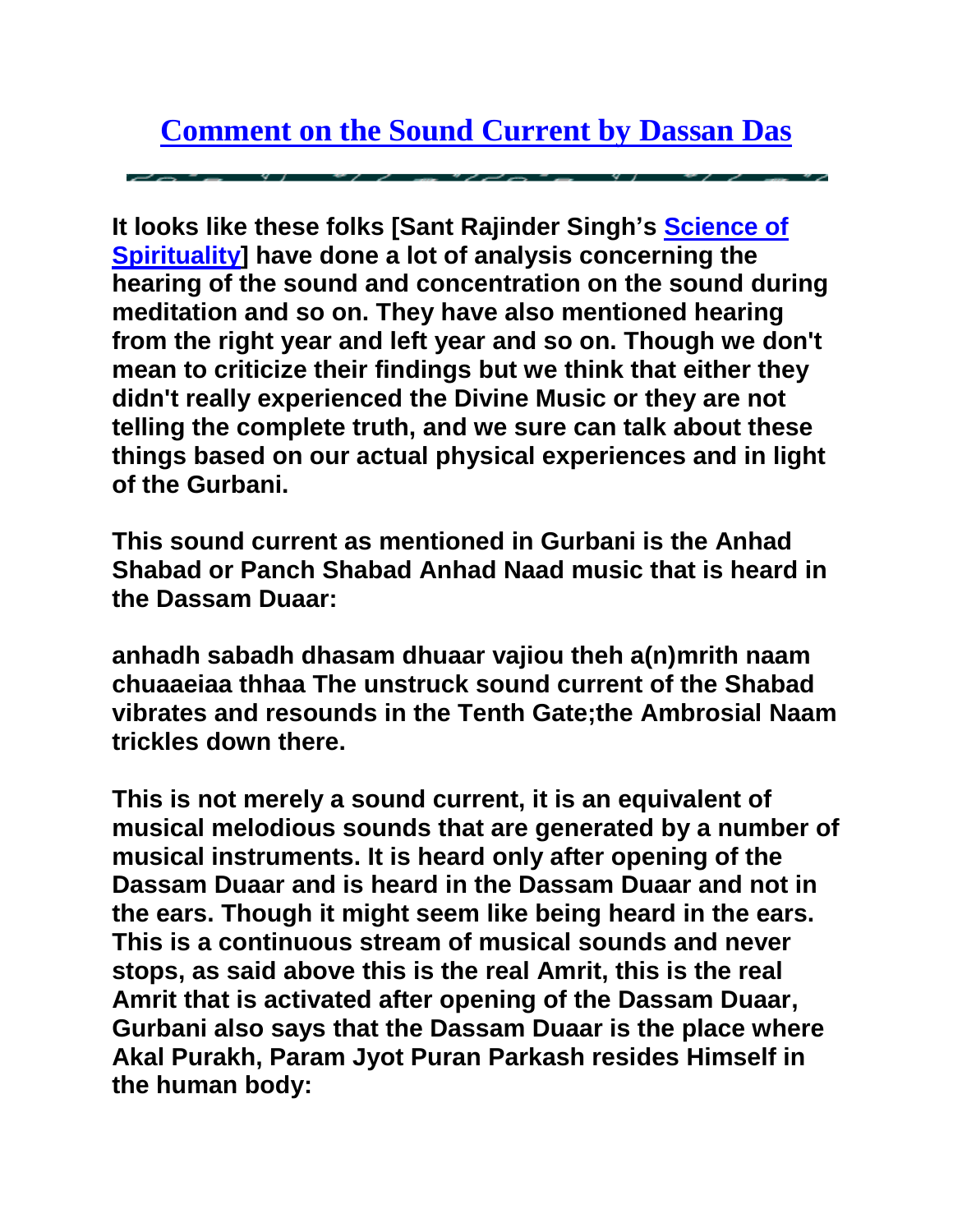**dhasam dhuaaraa agam apaaraa param purakh kee ghaattee ||The Tenth Gate is the home of the inaccessible, infinite Supreme Lord.**

**This eternal music doesn't remain just music as the Surat goes in to higher realms, it becomes Gurbani. It becomes the pure Shabad as well, that is how Guru Sahibans heard Gurbani in their Dassam Duaar in Rag Mala (in the garland of classical indian musical measures) and then was written down. Guru Nanak Patshah has very clearly mentioned in His Gurbani:**

**jaisee mai aavai khasam kee baanee thaisarraa karee giaan vae laalo ||As the Word of the Forgiving Lord comes to me, so do I express it, O Lalo.**

**There are other places in Gurbani where it has been said that it is the Dhurki Bani, which means it comes straight from the Almighty, it is the word of the Akal Purakh.**

**Our own personal experience is that as the Surat goes in to more and more silence mode, as the thoughts are minimized, the intensity of the Anhad Naad music increases tremendously, it is heard all the time, at work, while driving, eating, watching TV and so on. At the time of meditation when we concentrate on the Anhad Naad music, its intensity becomes unbearable, as we say sometimes there is so much of Amrit that it becomes unbearable, so is the case with this Amrit if Anhad Naad music. At this point many a times or most of the times the Surat or the soul goes in to a complete silence mode, a complete trance mode, nothing is heard, nothing is spoken, no thoughts, which is called Sunn Smadhee.**